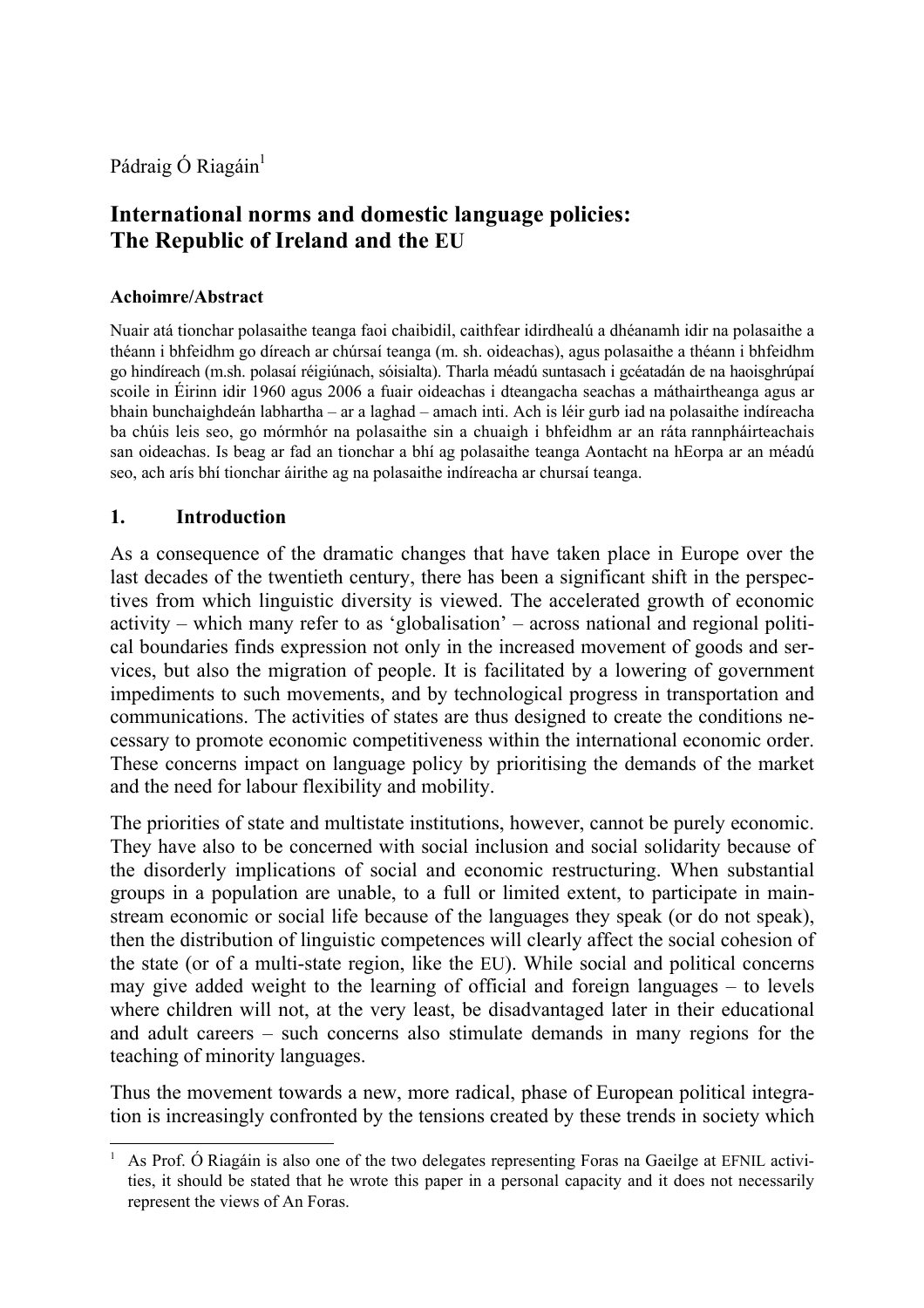pose difficult challenges for educational policy makers at all levels about the languages to be taught, and the manner in which they are taught in the schools and other institutions of Europe. It is not surprising, therefore, that transnational organizations are seen as significant actors in the formation and implementation of language policy. The more visible manifestations are found in formal policy statements by the EU – and related action programmes – promoting language learning as an instrument of social and economic policy. Other European bodies, such as the Council of Europe and OSCE, are also relevant in this context. Legal instruments such as The Framework Convention for the Protection of National Minorities (FCNM) and The European Charter for Regional or Minority Languages – both formulated and implemented by the Council of Europe – are clearly important. Given the differing functions and roles of these bodies, complete agreement on priorities cannot be expected. However, there is sufficient common ground to suggest that some broad policy norms are emerging against which member states are urged to assess their internal policies. Clearly, language policy has now to be considered and evaluated with a new post-national, polycentric politics.

A complete assessment of these issues is not possible in a single paper. In this paper, therefore, I only wish to consider some aspects of the current and proposed policies of the European Commission as they relate to national language policies. The discussion is framed by two considerations.

First, while the European policies in question must obviously include those that have explicitly language objectives, some attention must also be paid to those whose influence on language matters are less direct and transparent. While it appears to many, including the present author, that language policies on the European level are so weakly developed that they can be almost totally discounted in any analysis of the changing sociolinguistic face of Europe, it can also be argued that many European policies which relate to economic, social and political integration, and whose intent is not directly language oriented, hold the potential to greatly affect language patterns. Policies in these sectors are rarely assessed for their impact on language patterns, yet it is probable that, in total, their consequences for language maintenance objectives are extensive and of more importance than current or projected language policies per se (Ó Riagáin 1991). Although this point cannot be developed in any detail here, it remains a sobering consideration when language policies, per se, are being assessed.

Secondly, despite the important role played by European institutions, the state-centric world has not been replaced by a single European system, but coexists and competes with it. These are thus two policy-making domains: (a) a community of states, in which the rules of diplomacy and national power remain the key variables, and (b) a world of European politics, which is peopled by many different transnational organizations, corporations and NGOs. Thus, in the new post-national, polycentric politics of today, European agencies compete or cooperate with national governments (Rosenau 1990, 2003). In assessing the impact of language policies, national policies cannot be ignored, even when the focus is primarily on the European context.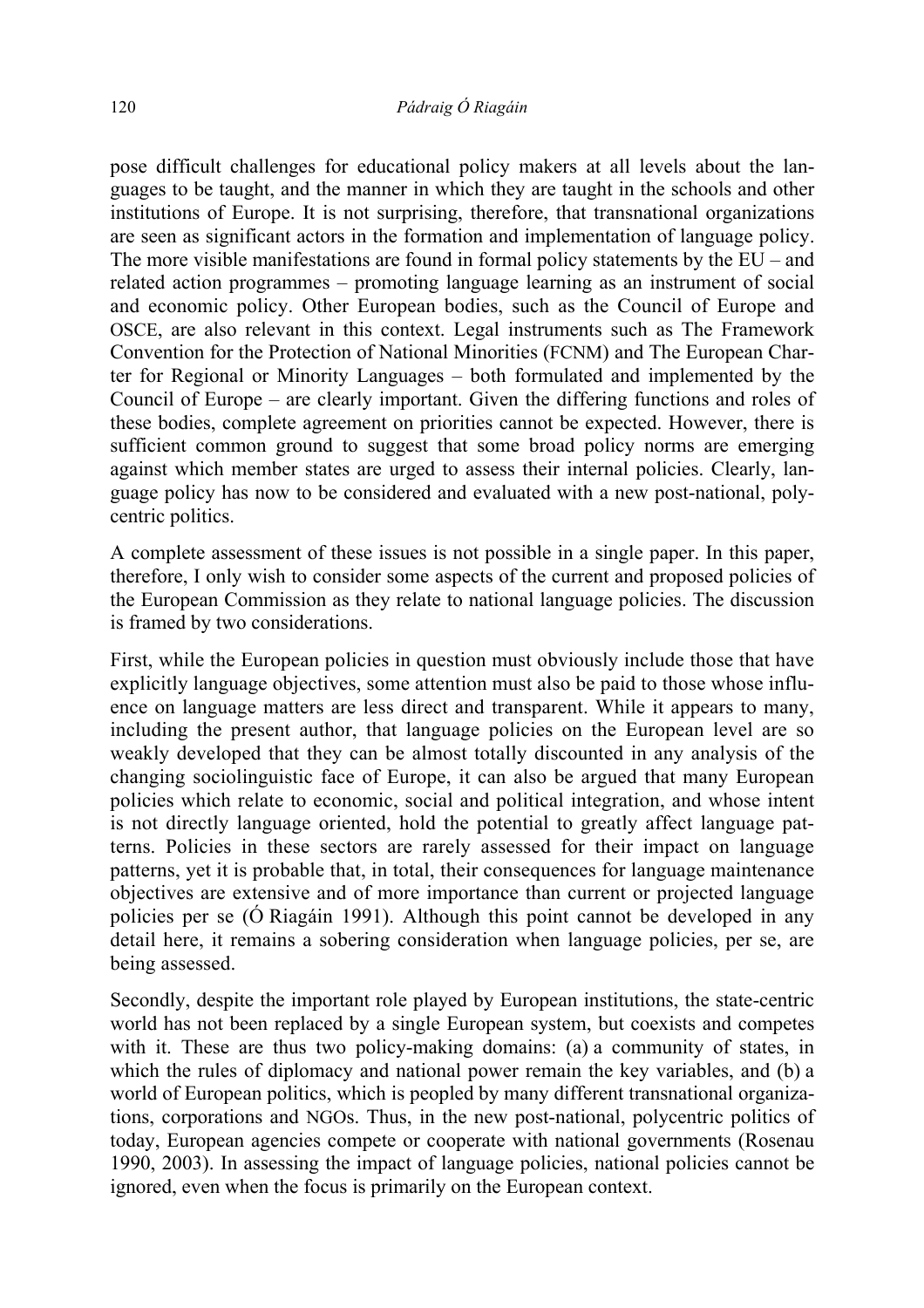This issue will be approached by way of a discussion of changing patterns of language acquisition in Ireland over the last half century or so. While an individual case-study is necessarily of limited relevance, the experience of Ireland does help to identify some of the policy issues at stake. This will be followed by an unavoidably short discussion which examines the current policy norms of the EU in the field of language policy. The final section then considers the Irish experience in the light of these norms, and draws some conclusions about the effectiveness of European Union policies in this policy domain.

### **2. Languages in Irish Schools between 1961 and 2006**

In Ireland, as well as internationally, the twentieth century has seen a general decline in the teaching of classical languages and a simultaneous growth in the teaching of modern foreign languages (Cha 1991). In broad terms, the overall trend has been one of progressively greater investment in foreign language teaching.

The development of language teaching in Ireland reflects this worldwide pattern, but with some deviations. At the beginning of the nineteenth century, Latin and Greek were core language subjects and there was little emphasis on modern foreign languages in education. With the establishment of secondary schools by Catholic religious orders in the nineteenth century, a trend to include foreign languages, particularly French, in the curriculum gathered pace. In addition to its position as the most popular modern language, the numbers studying French at the end of the nineteenth century were also higher than those for Latin and Greek.

However, the situation changed after 1922, when Ireland became an independent state. For the first time, Irish became a compulsory subject for public examinations. This change in the national curriculum was, of course, part of the changes that occurred following the achievement of national independence. Despite the marked regional bias in the distribution of Irish-speakers at the time towards western areas, the Irish state did not, as happened in several other countries (e.g. Belgium, Switzerland, Spain) legislate for a language policy organised on territorial lines. That is to say, it did not designate two language regions, one Irish-speaking and the other English-speaking, within which each language would be defined as the official standard and norm. While an Irish-speaking region was defined (*The Gaeltacht*) and special measures were formulated to deal with it, Irish language policy applied to the state as a whole and not just a region of it. Of course, outside the Irish-speaking areas, Irish speakers formed negligible proportions of an almost entirely English-speaking population, and the new state looked to the educational system for an increase in the numbers of Irish-speakers in society. However, the constitutional and legislative provisions made for Irish since the 1920s and 1930s do not suggest that anything other than the establishment of a bilingual state was ever envisaged. The first Constitution of Ireland in 1922, and all subsequent revisions, designated two official state languages – English and Irish (see Ó Riagáin 1997 for fuller details).

Until the 1960s, therefore, the relative and absolute position of modern foreign languages declined and, together with Irish, Latin became again the main 'additional' language in Irish schools. However, in line with trends across the world, the number of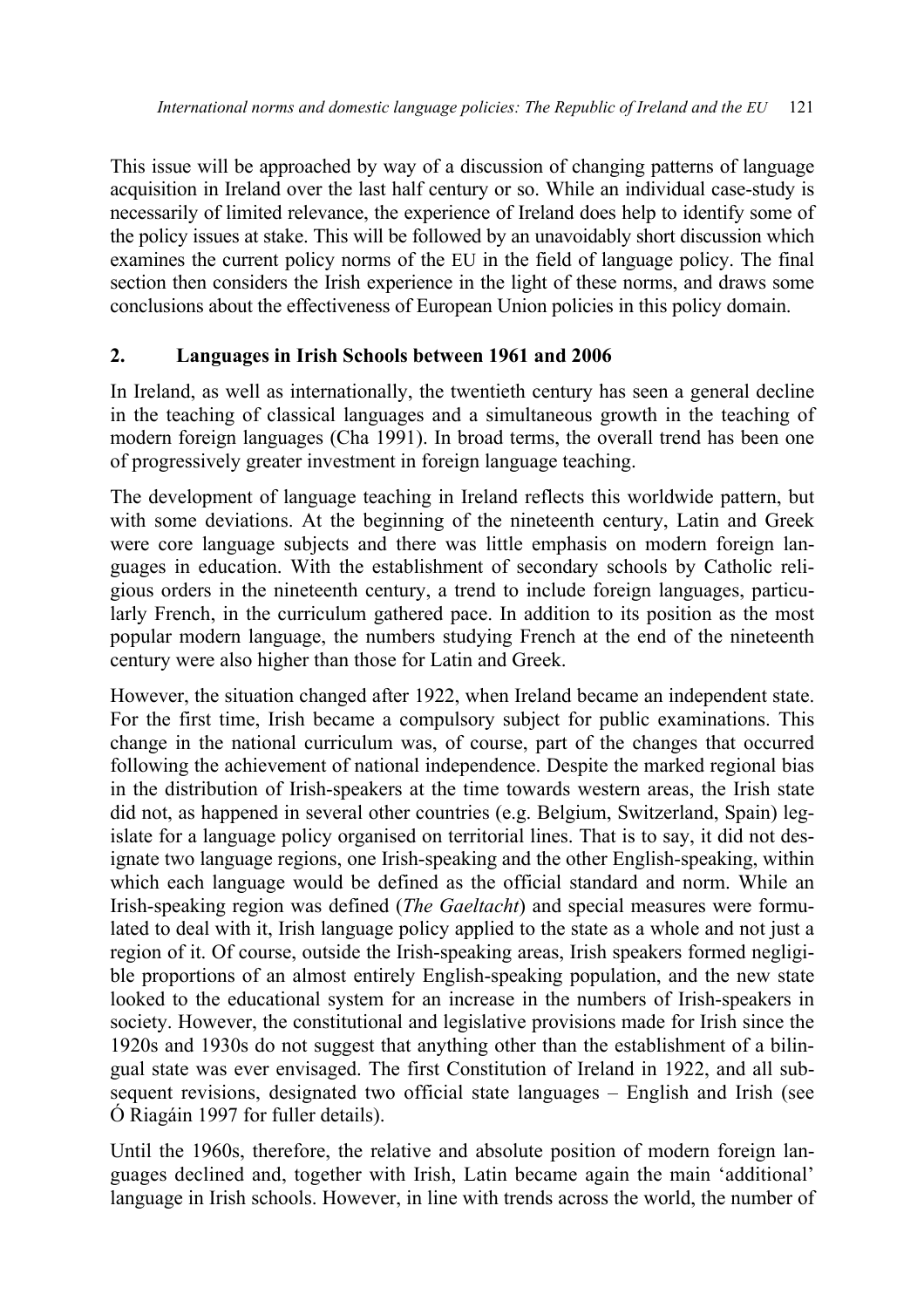students studying Latin declined after 1950. In more recent decades, the overall trend in relation to the study of modern foreign languages was one of growth, although there were marked differences in the take-up rates for different languages (Ruane 1990; Coolahan 1981).

The following three tables attempt to illustrate the relative scale and direction of these trends in statistical terms. Two age cohorts  $-0.4$  years and 15-19 years  $-$  have been selected to examine the linguistic repertoires of Irish youth cohorts at the point just before they enter the education system and just at the point when the cohort completes second-level education. The difference in the linguistic repertoires of the two cohorts can, therefore, be read as a measure of the impact of school experiences of the respective cohorts, and the differences between the 1960 and 2006 estimates of school effectiveness can, in turn, be taken as a measure of changes over the period.

It must be stressed that the statistics in the tables are broad estimates, built up from a number of separate sources. Basic demographic data was obtained from the Census of Population. This source provides figures for the numbers in the age cohorts and numbers of immigrants in each cohort. The census also provides a figure for the numbers claiming to be able to speak Irish. However, the census does not provide any data for other languages, and other sources were utilized at this point. The most important of these secondary sources were the annual reports of the Department of Education which contain data on the numbers passing state examinations in language subjects, and some recent, but limited, surveys of languages spoken by immigrant groups in Ireland.

Measuring language proficiency in national populations is a troublesome enough research problem, without adding the extra methodological dangers of combining different data sources in this fashion. However, one survey conducted in 1993 (Ó Riagáin/ Gorman 1999) used the same question module to measure proficiency in a variety of languages and the findings are broadly consistent with the estimates presented here. It is thus argued that while the present analysis is clearly of a preliminary nature, it is sufficiently robust to provide a reliable gross measure of changes in the linguistic repertoires of young Irish cohorts over the forty five year period in question.

The first column of figures in Table 1 contains estimates of the linguistic repertoires of the cohort consisting of those under five years. The languages spoken by this agegroup may be taken as indicative of the first or home language, and it can be seen that the language spoken by the overwhelming majority in the home was English (97%), with about 4% speaking Irish, and even this small percentage includes some who speak both Irish and English. Other languages were spoken by less than 1% of the cohort or, in the case of some, such as Latin, not at all.

The second column of figures shows the effect of primary and post-primary schooling. The percentages had increased in every case. Despite its already dominant position, there was still a small increase in the percentages speaking English, as a result of children speaking Irish and other non-English languages becoming proficient in it. However, the main impacts of school programmes affected non-English languages. Two fifths (41%) of the cohort became proficient in Irish, and small but significant minorities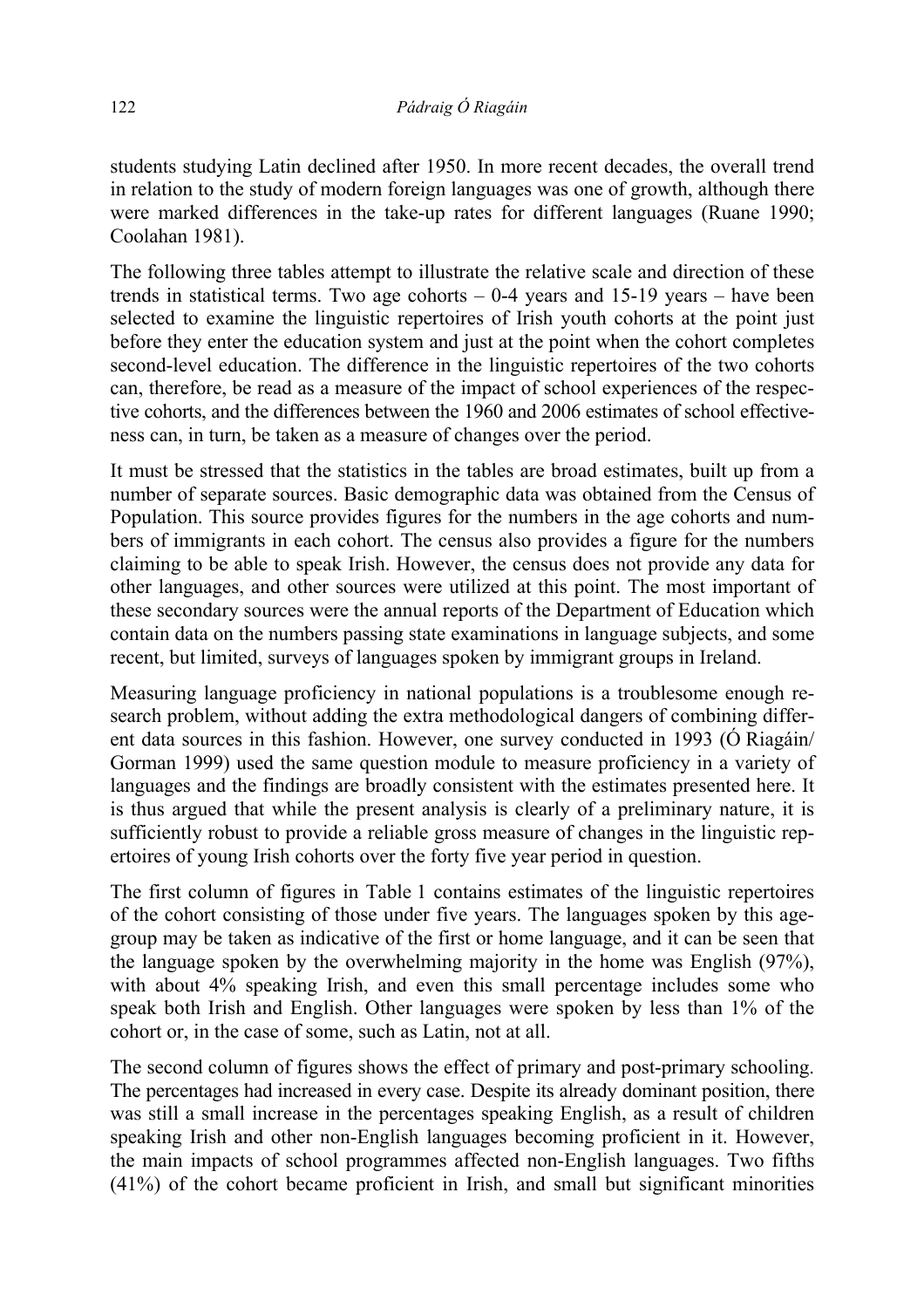also became proficient in Latin (10%) and French (5%). Zero figures in the case of other languages do not necessarily imply that no children in the cohort learned these languages, but simply that the numbers were, in relative terms, less than 1%.

| Language          | 0-4 year cohort | 15-19 year cohort | Difference |
|-------------------|-----------------|-------------------|------------|
|                   | $\frac{0}{0}$   | $\frac{0}{0}$     |            |
| English           |                 | 99                | $+2$       |
| Irish             |                 | 45                | $+41$      |
| Latin             |                 | 10                | $+10$      |
| French            |                 |                   | $+5$       |
| German            |                 |                   |            |
| Other EU & Non-EU |                 |                   |            |

Table 1: Estimated linguistic repertoire of two Irish youth cohorts about 1961 (Source: Census of Population & State Examination Statistics)

The situation in 2006, forty-five years later, is significantly different. The percentages speaking English as their first or home language have actually declined slightly, compared to 1961. This is not due to any change in the percentages that speak Irish – in fact the evidence would suggest that more of this sub-group are now Irish/English bilinguals, rather than monolingual Irish-speakers (Census of Population 2006, Vol. 9, Table 37). However, there was a considerable increase in the number of immigrant families – especially from other EU countries – in the period between the censuses of 1996 and 2006. On the available evidence, it would appear that a large proportion of these children – about 5% of the cohort – are not be able to speak English (or Irish) when they begin school in Ireland (Department of Education 2007). Hence, the overall proportion of this cohort deemed to be proficient in English has declined.

The figures for the older cohort in 2006 are also different. Larger proportions have learned a second, or even a third language, in addition to their first language. About 60% now claim to be proficient in Irish, 40% in French and 12% in German. There was a small increase in the proportions able to speak English, and a small decrease in the proportion speaking 'Other EU and non-EU languages'. This last statistic, however, reflects the age-composition of recent immigrant flows rather than the effects of education.

| Language          | 0-4 year cohort | 15-19 year cohort | Difference |
|-------------------|-----------------|-------------------|------------|
|                   | $\%$            | $\frac{0}{0}$     |            |
| English           | 95              | 97                | $+2$       |
| Irish             |                 | 65                | $+61$      |
| Latin             |                 |                   |            |
| French            |                 | 43                | $+43$      |
| German            |                 |                   | $+12$      |
| Other EU & Non-EU |                 |                   |            |

Table 2: Estimated linguistic repertoire of two Irish youth cohorts about 2006 (Source: Census of Population & State Examination Statistics)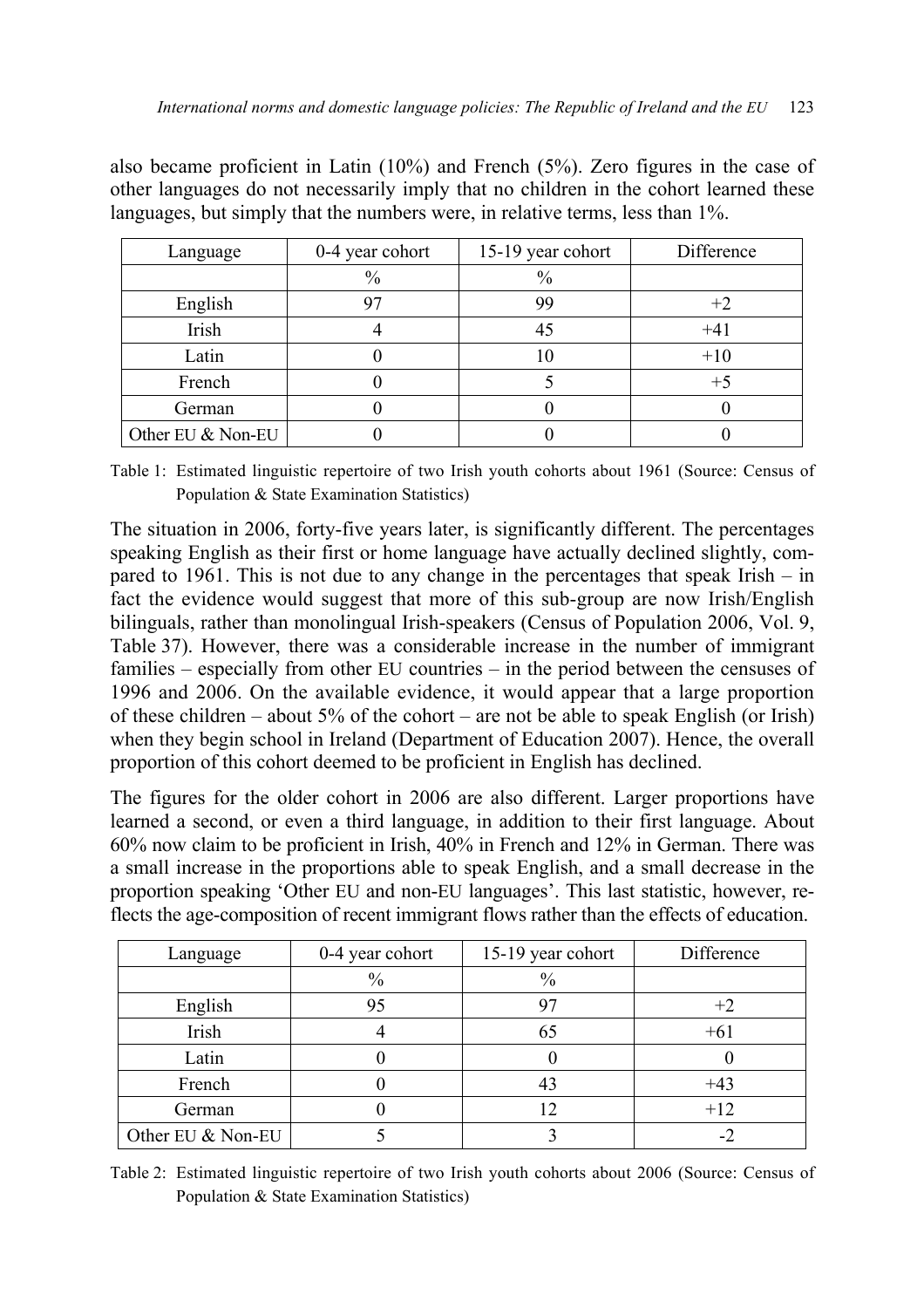In the final table, the linguistic repertoires for the two older cohorts in 1961 and 2006 are directly compared. The dominant position of English did not change very much, although there were slight fluctuations around its high rating, mostly caused by demographic shifts. However, by any standard, the increase in the proportions of children learning certain non-English languages is impressive. In absolute terms the biggest increases occurred with Irish, French and German, and the biggest decrease occurred in the case of Latin. While the largest proportion has learned to speak Irish, this proportion was already quite high in 1961. The highest relative changes in the period, therefore, occurred in the case of other languages, French in particular, but also German and Latin, although in the last case the percentages collapsed altogether. Although the numbers speaking languages other than Irish and English as their first language attract a lot of media attention, it can be seen that these groups still constitute only a small proportion of the national cohort – notwithstanding the fact that the uneven spatial distribution of immigrant groups can disproportionately alter the composition of local cohorts.

| Language          | c.1960        | c.2006        | Difference |
|-------------------|---------------|---------------|------------|
|                   | $\frac{0}{0}$ | $\frac{0}{0}$ |            |
| English           | 99            | 97            | $-2$       |
| Irish             | 45            | 65            | $+20$      |
| Latin             | 10            |               | $-10$      |
| French            |               | 43            | $+38$      |
| German            | O             | 12            | $+12$      |
| Other EU & Non-EU |               |               | $+3$       |

Table 3: Estimated changes in the linguistic repertoire of 15-19 year-old Irish youth cohort between about 1960 and 2006 (Source: Census of Population & State Examination Statistics)

As stated in the introduction, our interest in these figures in the present context concerns the effect of international norms on national policies. Ireland was a member state of the Council of Europe since 1949 and of the European Union since 1972. Before this question can be addressed, however, more detailed reference must be made to the language policies of these two bodies.

# **3. The European Union**

In considering the language policy of the EU, I have relied on the detailed analysis conducted by my fellow countrywoman and former research associate, Niamh Nic Shuibhne (2002, 2007). While she is particularly interested in minority languages, her analysis is placed in the context of the EU's overall language policy, and it is upon her discussion of this wider perspective that I draw here.

Nic Shuibhne (2007: 123) argues convincingly that "there is not a clear Treaty mandate for the EC to act in respect of languages of any status beyond the most basic competence to regulate institutional administration". While every member state is presently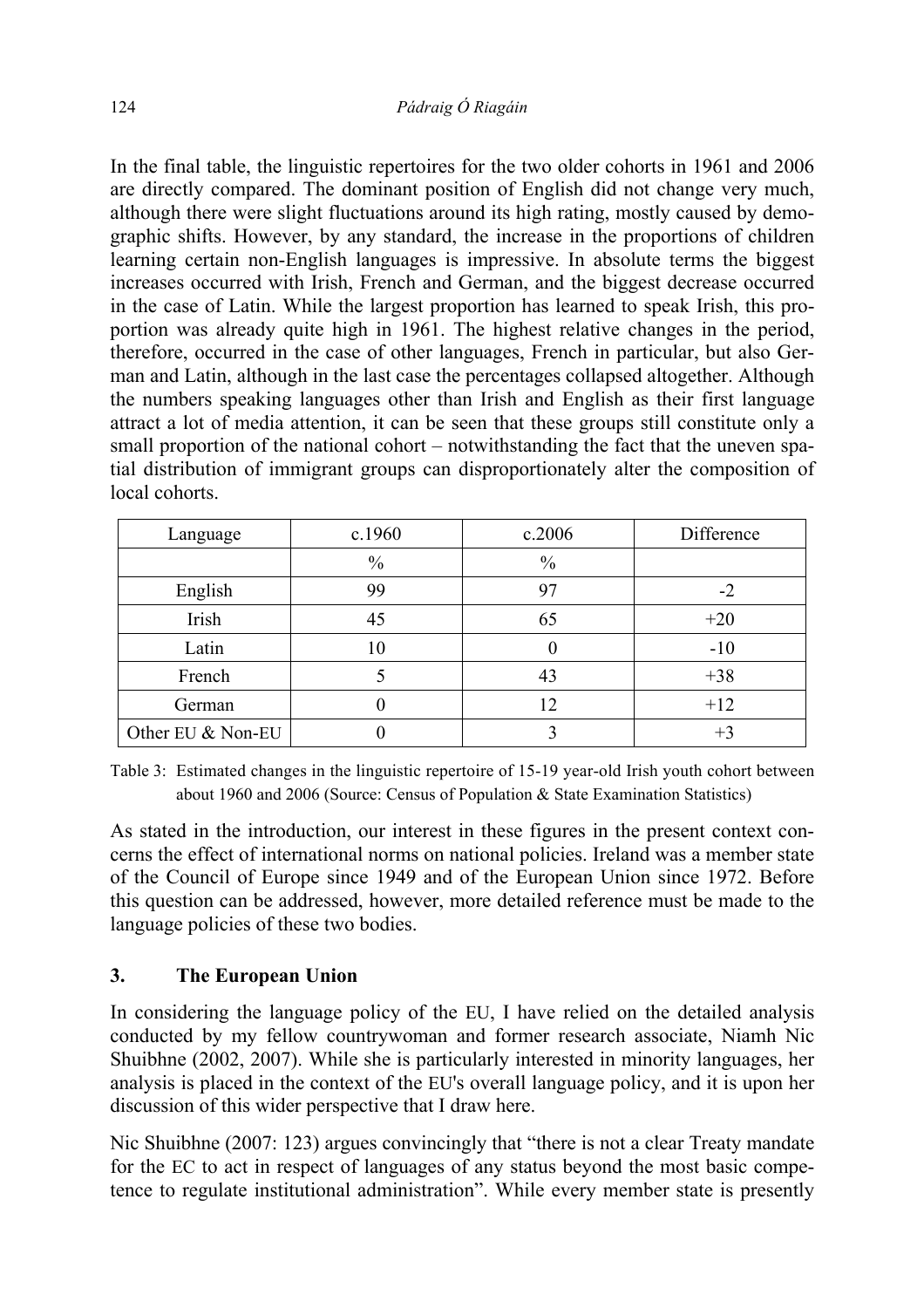'represented' in the EC language scheme by a least one of its domestic official languages, and the EC generally respects the equality of these languages in terms of translation and interpretation services, there is no *constitutional* principle of linguistic equality. In fact the Court of Justice in 2001 made this much clear in its decision on the *Kik* case, which viewed as "appropriate and proportionate" the policy of the Office for Harmonization in the Internal Market (OHIM) to restrict the number of working languages to five – English, French, German, Italian and Spanish. What has to be borne in mind here is the requirement in Community law generally to ground binding legislative measures in the Treaty. Therefore following the Court decision in 2001, "EC linguistic action in any domain cannot be rooted in a secure constitutional premise" (Nic Shuibhne 2007: 127). (It is significant, incidentally, that these same five languages have been given priority in the implementation of the upcoming language indicator survey.)

If language policy cannot be grounded in a specific treaty provision, then the EC has to present it as a logical consequence of other provisions. Nic Shuibhne (2002: Chapter 3) examines the links with EC Cultural policy in some detail, but the considerations that figure most prominently are freedom of movement for workers and goods. The first objective of the recently created post of Commissioner for Multilingualism is to enhance the contribution of multilingualism to "economic competitiveness, growth and better jobs" (http://europa.eu/languages/en/document/99/23). These considerations also underpin recent documents relating to EC language policy (see, for example, *A New Framework Strategy for Multilingualism*, European Commission 2005). However, the outcome of these deliberations is to date rather confused and ambivalent as the following selection of statements of the objectives of language policy makes clear.

Objectives of EU Language Policy:

teaching at least two **foreign** languages from a very early age. (Emphasis added. *Barcelona European Council 2002, Presidency Conclusions, pt. 1,43.1*)

to enable all Europeans to communicate in two languages **in addition to their mother tongue**. (Emphasis added. *EC Web-site, accessed October 2007*)

Mother tongue plus two **other** languages. (Emphasis added. *Promoting language learning and linguistic Diversity: An Action Plan 2004-06*. European Commission 2004)

to teach at least two **foreign** languages. (Emphasis added. *Promoting language learning and linguistic Diversity: An Action Plan 2004-06.* European Commission 2004)

at least two **foreign** languages to be taught. (Emphasis added. *A New Framework Strategy for Multilingualism*, European Commission 2005).

two languages **in addition to his or her mother tongue**. (Emphasis added. *A New Framework Strategy for Multilingualism*, European Commission 2005)

The documents from which these extracts were taken were all published in the past five years. They are not randomly selected, nor are they selected from peripheral, quasi-official documents. Rather, they are selected from front-line policy pronouncements.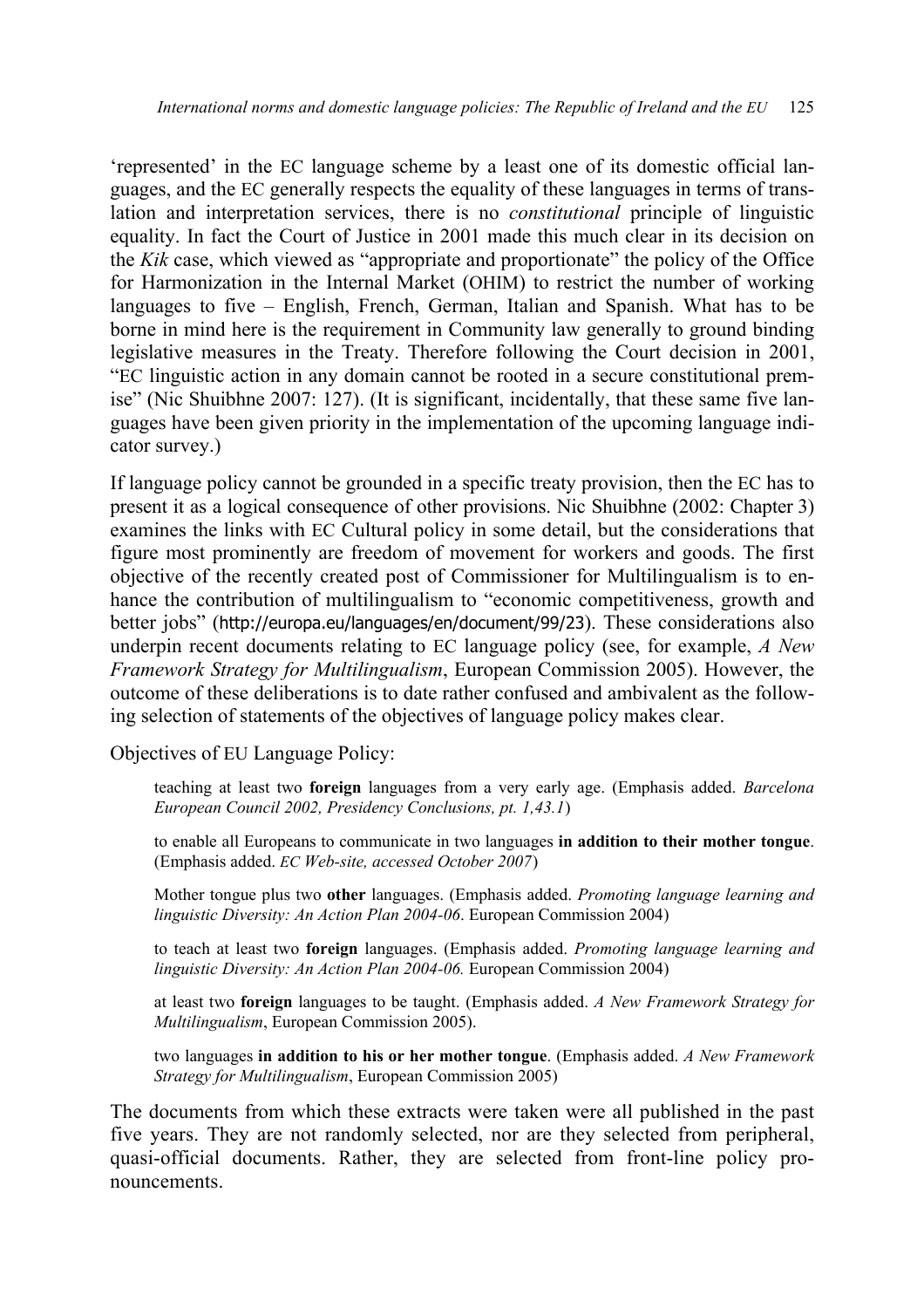The constant repetition of what appears to be the same objective suggests that the EC is attempting to establish a norm against which the policies of individual states can be assessed. Viewed in that light, however, a number of questions arise. I will comment shortly on the ease with which the formula slides between 'foreign languages' and 'other languages in addition to the mother tongue'. Just now I wish to focus on the quantitative dimension. All of these statements require students to learn two additional languages. Why two? And what evidence is there that the acquisition of two additional languages will enhance Europe's economic competitiveness and growth? I have been unable to find any EU document which presents an analysis of these issues. It appears to me that the insistence on two languages was selected as a simple political strategy to avoid a direct confrontation with the 'English only' issue. As far as I can establish, research to date has not identified any strong relationship between international language patterns and socioeconomic variables (see Fishman 1989 for a fuller discussion of this issue).

This is not the only problem. A moment's reflection will show that there are other unresolved issues with these policy goals. While it is not disputed that in many instances these various policy formulations will not create any confusion, it is also true that there are many cases in the EU where children learn two languages in addition to their mother tongues, and yet do not learn two foreign languages. These are cases, like Ireland, where there are two official languages, or others where there is a regional language that is not a foreign language. In other words, these policy statements, which are used interchangeably in some key documents, suggest that either political agreement about these goals is less than complete or perhaps, although one hesitates to suggest this, that the EC officials' understanding of the language situation in all member-states is defective. Either way, it is a fundamental matter that requires further clarification.

There is, however, also a further consideration. As Nic Shuibhne (2007: 137) puts it, even if a solid foundation for EC language policy existed, "just what exactly should the Community strive to require and accomplish?". She continues "as a practical tool for determining capacity to act when both the member states and the EU have the competence to act, the *principle of subsidiarity* becomes relevant". This is defined in Article 5 of the Treaty and stipulates that the Community shall only take action "if and in so far as the objectives of the proposed action cannot be sufficiently achieved by the Member State and can, therefore, by reason of the scale or effects of the proposed action, be better achieved by the Community". Generally speaking the Community does not seek to interfere in the internal workings of national language policies. The following extracts from *Promoting language learning and linguistic Diversity: An Action Plan 2004-06 (2004: 11)* make this much abundantly clear.

It is the authorities in Member States who bear the primary responsibility for implementing the new push for language learning in the light of local circumstances and policies, within overall European objectives.

The European Union's role in this field is not to replace action by Member States, but to support and supplement it.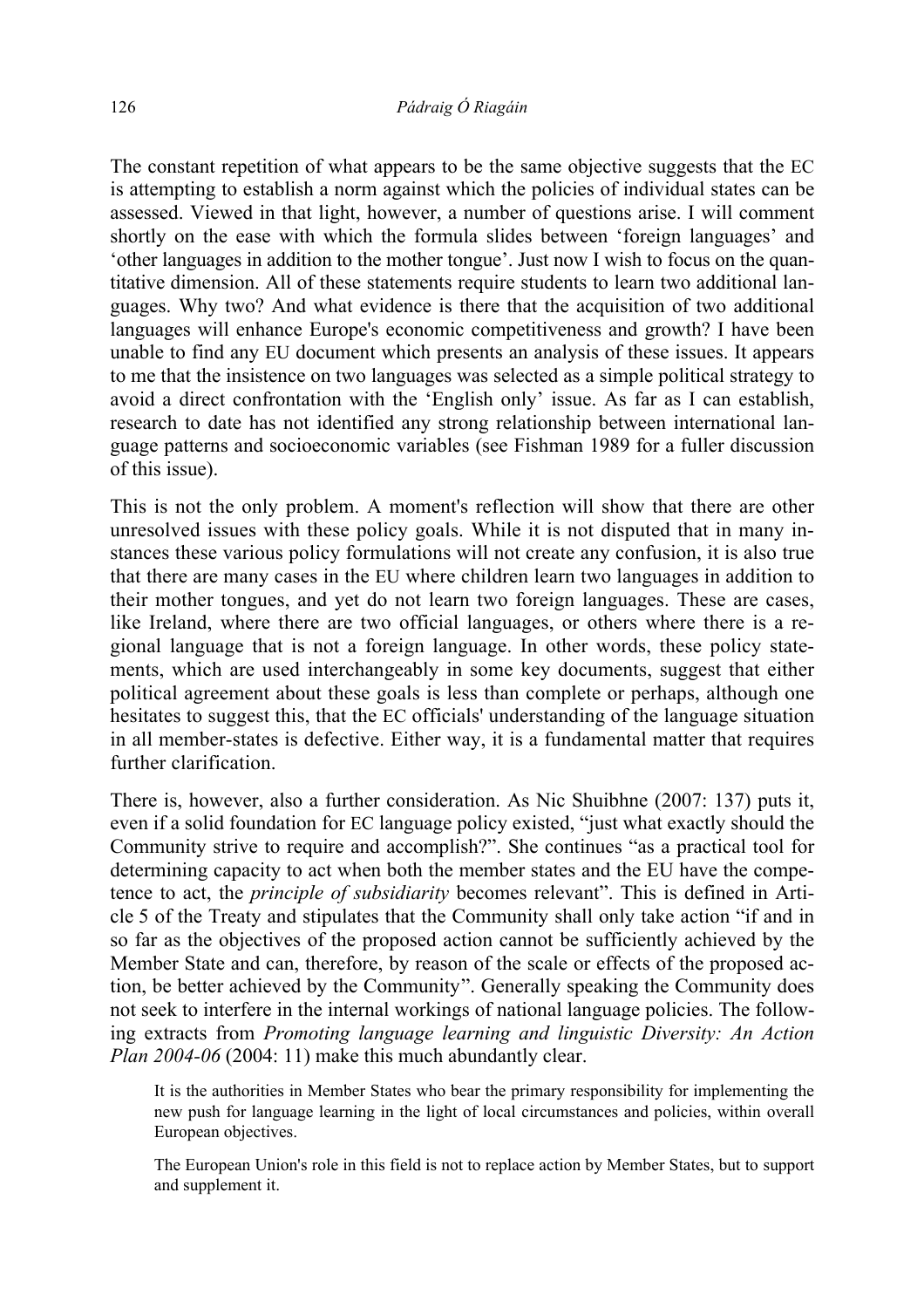Therefore, given the legal difficulties, the lack of clarity about goals, and the subsidiarity principle, it is not surprising to find that very few legally binding Directives have been adopted in the field of language policy. I could find only one example, dating from 1977. It is the *Council Directive of 25 July 1977 on the education of the children of migrant workers* (77/486/EEC). The key paragraphs are as follows, with emphasis added:

**Article 1:** This Directive shall apply to children for whom school attendance is compulsory under the laws of the host State, who are dependants of any worker who is a national of another Member State, where such children are resident in the territory of the Member State in which that national carries on or has carried on an activity as an employed person.

**Article 2:** Member States shall, in accordance with their national circumstances and legal systems, take appropriate measures to ensure that free tuition to facilitate initial reception is offered in their territory to the children referred to in Article 1, including, in particular, the teaching – adapted to the specific needs of such children – of **the official language or one of the official languages of the host State**. Member States shall take the measures necessary for the training and further training of the teachers who are to provide this tuition.

**Article 3:** Member States shall, in accordance with their national circumstances and legal systems, and in cooperation with States of origin, **take appropriate measures to promote, in coordination with normal education, teaching of the mother tongue and culture of the country of origin for the children.** 

In tone, and in substance, this Directive is actually a good deal more robust than recent approaches to language policy. Here positive requirements are imposed on memberstates. However, it is disappointing to find in the most thorough examination of this Directive (Ackers/Stalford 2004: 264), that implementation was

patchy and half-hearted […]. Member states have been more proactive in funding language tuition for its own nationals living in other member states rather than assisting non-nationals within their own territory. [...] The Commission has clearly conceded that a didactic approach to regulating Member States' education policy in respect of such a diverse population is politically problematic and ultimately ineffective.

Although the authors were assessing only one particular Directive, of limited relevance in the overall context, this last sentence seems to me a fair, if sobering, assessment of EU language policy in general.

#### **4. Conclusions**

It is now time to relate these two short discussions – one about language policy in Ireland, the other about language policy in the EU – to each other.

Language policy is formulated, implemented and accomplishes its results within a complex interrelated set of economic, social and political processes which include, inter alia, the operation of other state policies. The modernisation of Irish society, a process which developed slowly prior to 1960, exerted a powerful influence in subsequent years. With the rapid growth of economic prosperity since 1960 came a widening of economic, political, demographic and cultural contacts and influences as Ireland became more comprehensively incorporated within the framework of international capitalism.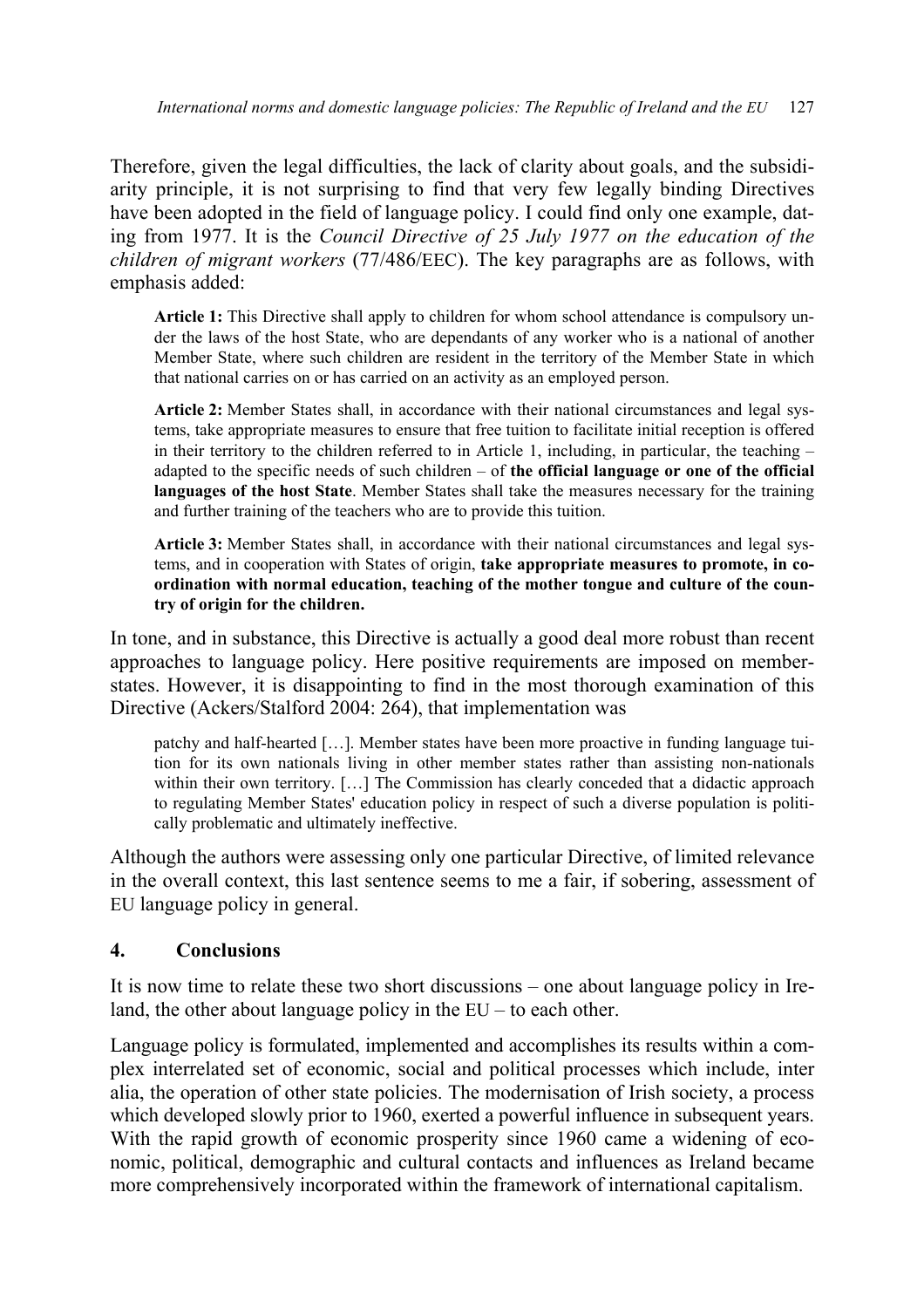The new economic policy, which was elaborated in a series of economic development programmes between 1960 and the early 1970s, placed emphasis on export markets and foreign investment. Education was primarily seen as a form of investment within the context of economic growth. A range of new policies led to huge increases in second-level participation rates, and simultaneously the number and range of third-level institutions was widened.

As Tables 1 to 3 demonstrate, there have been substantial increases in the proportions of young Irish cohorts learning other languages in addition to their mother tongue. However, very little of this increase has been due to explicit EU or national language policies. Most of this increase can be explained by reference to the increasing rates of educational participation since the 1960s. This factor was of such a scale as to outweigh all pedagogic factors. In 1960, about 20% of an average youth cohort in Ireland completed second level education, by 2006 this proportion had rise to 80%. Understandably, other things remaining more or less equal, the output of graduates from the educational system with proficiency in languages was bound to increase in tandem.

The language policies of the EU can be almost totally discounted in any analysis of the factors causing changes in the sociolinguistic face of Ireland. It is clear that when set in this context, the European Union, given the shape and scope of its present policy, was not a significant influence on language policies and practices of Ireland. The small resources devoted to EU language policy, and some basic ambiguities in the formulation and legal basis of that policy, makes it difficult to identity any impact whatsoever on language acquisition policies in Ireland.

However, while the implicit consequences of EC economic policies for language maintenance programmes are difficult to establish because of the confounding of national and European policies, there is reason to believe that these have been important. Membership of the EU is generally seen as an important contributory factor to Ireland's recent economic success and, of course, the composition of recent immigration flows to Ireland are closely connected to the eastward expansion of the EU.

Thus, while public attitudes in Ireland are quite supportive of a policy to teach foreign languages in the schools, this support rests on a perception that a knowledge of foreign languages is economically beneficial. This vocational element can be seen operating in language subject selection at second and third-level. This suggests that language learning will be influenced more by changes in national and international labour markets than by education policy per se.

# **5. References**

- Ackers, L./Stalford, H. (2004): *A community for children? Children, citizenship and internal migration in the EU.* Aldershot: Ashgate.
- Cha, Y.-K. (1991): Effect of the global system on language instruction, 1850-1986. In: *Sociology of Education*, Vol. 64, No. 1, 19-32.
- Commission of the European Communities (1977): *Council Directive of 25 July 1977 on the education of the children of migrant workers* (77/486/EEC).